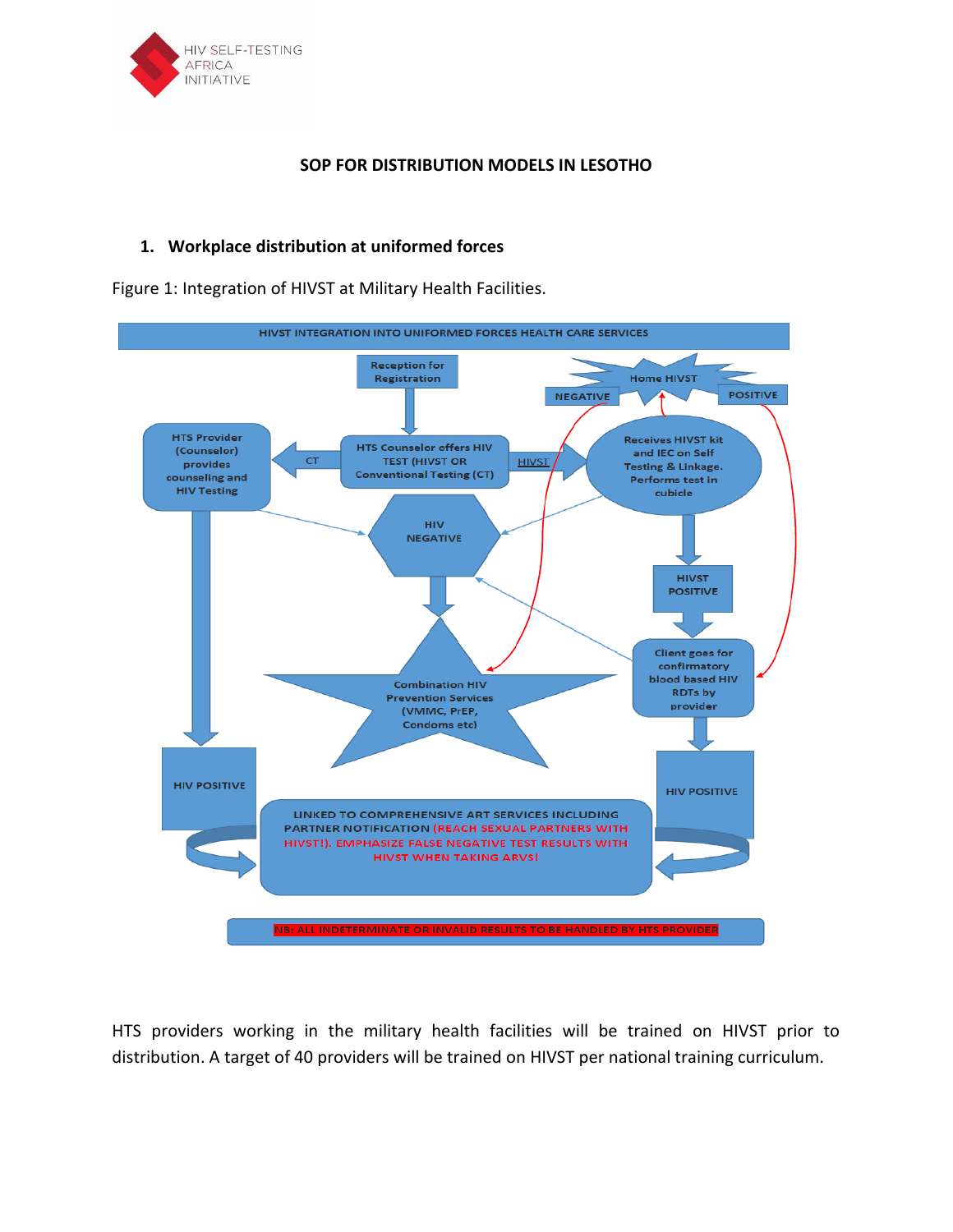

#### *Distribution Points*

**Uniformed Forces Health Facilities** (Thomas Wellness Centre, Makoanyane Military Hospital and AHF facility (for LMPS)

The clients will be offered option to self-test or to receive provider delivered HIV Testing (PDHTS). The HTS provider collects client data based on the HIVST register.

Clients who opt for self- testing will have the choice of testing on site or taking the kit away for testing at their convenience. Clients will be encouraged to test at facility where possible to maximize review of test result with health care provider. Clients who choose to self-test on-site will be given a self-test package and access to room where they can self-test in private. The selftest package will consist of the kit and testing instructions in English and Sesotho.

Clients are encouraged to discuss the result with an HTS provider after self – testing within the facility. If the result is positive, the client is offered confirmatory HIV Testing by the provider. If confirmatory results are positive, then client is referred for on-going HIV care & treatment. All confirmed clients living with HIV will be offered HIV self-test kit for secondary distribution to their sexual partner(s) or home visit for index HIV testing.

If HIV self-test is negative, the client is counselled on HIV prevention and offered preventive methods including VMMC for males, PrEP if eligible according to guidelines and consistent & correct condom use. The client with a negative HIV status will also be counselled on need for subsequent repeat testing according to risk profile outlined in the national guidelines.

# *Clients choosing to self-test off site*

Clients choosing to test off-site will be given the self-test package and will be shown the instruction video and written step by step guide on how to perform an HIV self-test. All clients who opt for out of facility HIV self-testing will be provided with counselling on the importance of linking to a health facility after taking the test. Clients who test positive out of facilities will be encouraged to link to health care facilities of their choice, for confirmatory provider delivered HIV testing and possible enrolment into on-going care. Clients who test negative by self-test out of facility are encouraged to present at health facilities for HIV prevention services as applicable.

Clients who opt to test out of the facility will be offered telephonic follow-up by the HTS provider to find out the outcome of the test. At the time of collecting the self-test kit, participants will be asked to think about the date and time they are likely to self-test. Once they decided on date they want to test, they will be provided with a client held appointment card that serves as a reminder to the client. An appointment date for the facility visit after the test will also be entered on the card.